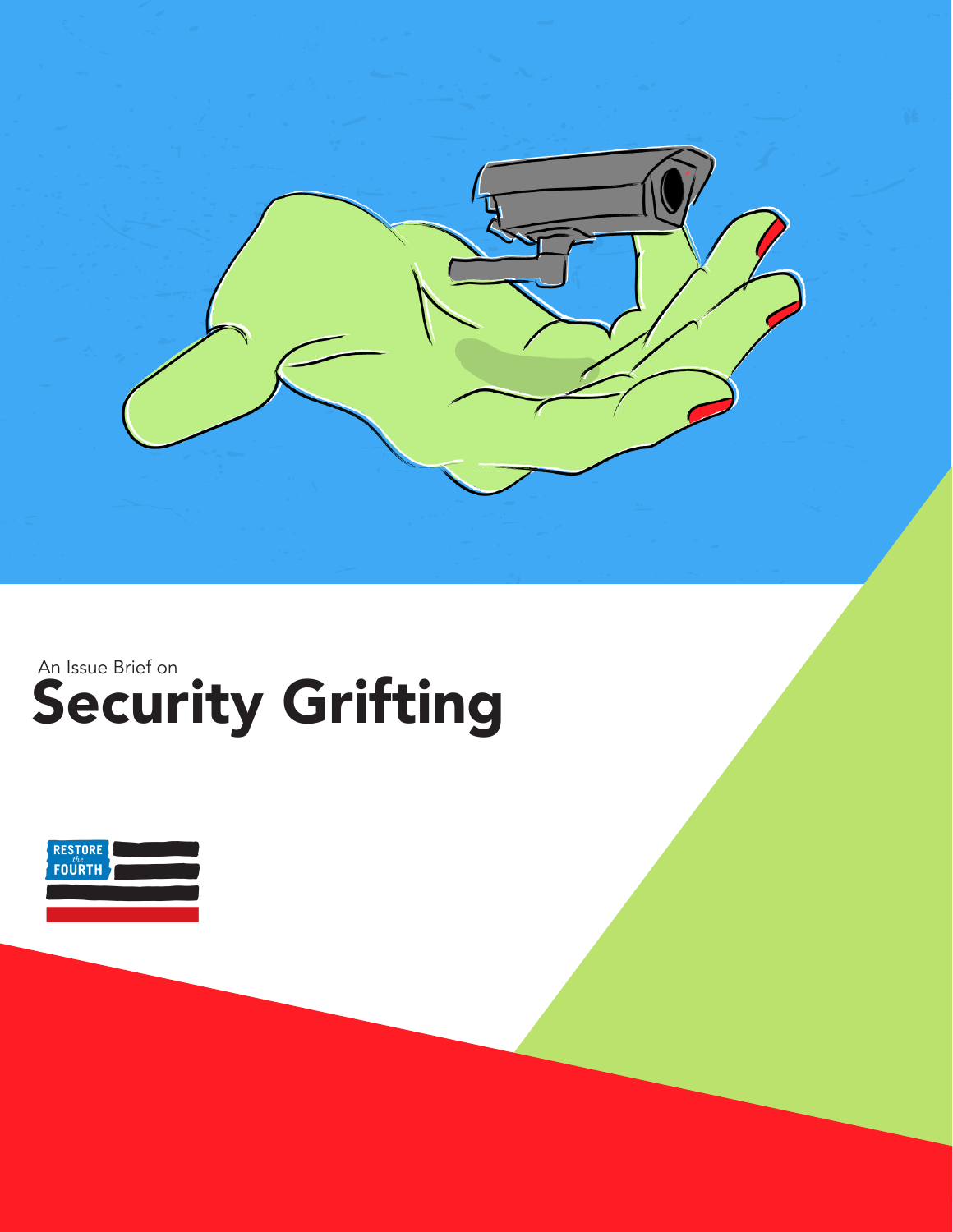## What is security grifting?

"Security grifting" is Restore the Fourth's term for a specialized subset of procurement corruption, applied to the surveillance state.

Data is a weapon in and of itself. Whoever collects it and makes it interpretable, gains power at the expense of those whose information is gathered, and their nearby communities. Government officials want to know who people are, what their thoughts are, what their movements are, because it makes them feel safer in power, not because it makes you safer.

When vendors and government agencies form a contractual relationship to gather or control data on people, without troubling about whether the datagathering product actually does predict actual risks, that's security grifting.

Most surveillance technologies start with military uses, and it's not a secret that the Department of Defense is rife with corrupt overspending. More than two-thirds of a recent contract for "cutting edge" solutions that "directly support the warfighter" was [diverted](https://theintercept.com/2021/09/15/pentagon-funding-think-tanks/) to fund efforts to lobby Congress for increased DOD funding. The tools the US government uses often "work" in the narrow tactical sense of helping make a "threat" go boom, but often fail in the larger tactical sense of correctly assessing and identifying threats, and even more often in the strategic aim of advancing US national interests.

For example, our military relies increasingly on drone warfare. Daniel Hale is in prison [because](http://standwithdanielhale.org) he leaked documents showing that over 90% of those killed by drones were civilians. The last DOD [drone strike](https://www.nytimes.com/2021/09/10/world/asia/us-air-strike-drone-kabul-afghanistan-isis.html) of the Afghan war killed ten innocent members of a family, including seven children; the driver was an aid worker named Zemari Ahmadi. In the ensuing investigation, the DOD revised its description of the strike from "righteous" to a "tragic mistake," but declared that all [appropriate policies](https://caitlinjohnstone.substack.com/p/mass-media-hasten-to-help-pentagon) had been followed. This strike wasn't exceptional. The drone was indeed working as intended. It's just that nobody within the system especially cared that the interpretive algorithm, as Mr. Ahmadi's

employers put it, "could follow Zemari, an aid worker, in a commonly used car for eight hours, and not figure out who he was, and why he was at a U.S. aid organization's headquarters." Nothing in the system could accommodate to the fact that he was making stops to fill water jugs for his community, which had water shortages; nor did they pre-screen the target for the presence of children. Put simply, the system was not geared to value innocent lives.

Also in Afghanistan, the concept of "identity dominance" led to the creation of biometric databases with millions of records of Afghans working with the US government, including information on their relatives and even their favorite vegetables. This mania for data collection, with no attention paid to curation or deletion, is now proving very useful for the Taliban. Those holding the data have difficulty understanding the threat posed by someone else gaining control over it. Dutch census authorities didn't gear their [systems](https://www.abc.net.au/radionational/programs/rearvision/the-dark-side-of-census-collections/7860908) in the 1930s against the threat that their careful gathering of data on religious affiliation would be exploited by the Nazis to facilitate genocide. The Obama [administration](https://s3.amazonaws.com/demandprogress/letters/2016-11-21_Obama_Surveillance_Asks.pdf) turned a deaf ear to the many civil liberties organizations, including us, urging them to adjust executive agencies' surveillance practices to the threat of a new president [weaponizing](https://www.vox.com/recode/2020/2/7/21127911/ice-border-cellphone-data-tracking-department-homeland-security-immigration) them against disfavored groups.

Let's do a thought experiment, and imagine that the FBI is considering two approaches to acquiring software to detect indicators of radicalization among social media users.

In Option A, they approach an academic specialist in the field of counterterrorism, who tells them that it is not possible to create a software product to reliably detect indicators of radicalization, because (as the academic literature amply demonstrates) there are no reliable precursors in terms of observable behavior or attitudes that can predict when someone is likely to engage in politically motivated violence.

In Option B, a vendor (let's call them "Denethor"), whose lobbyists are former senior FBI officials and members of Congress who either don't know or care about the literature, offers to develop a points-based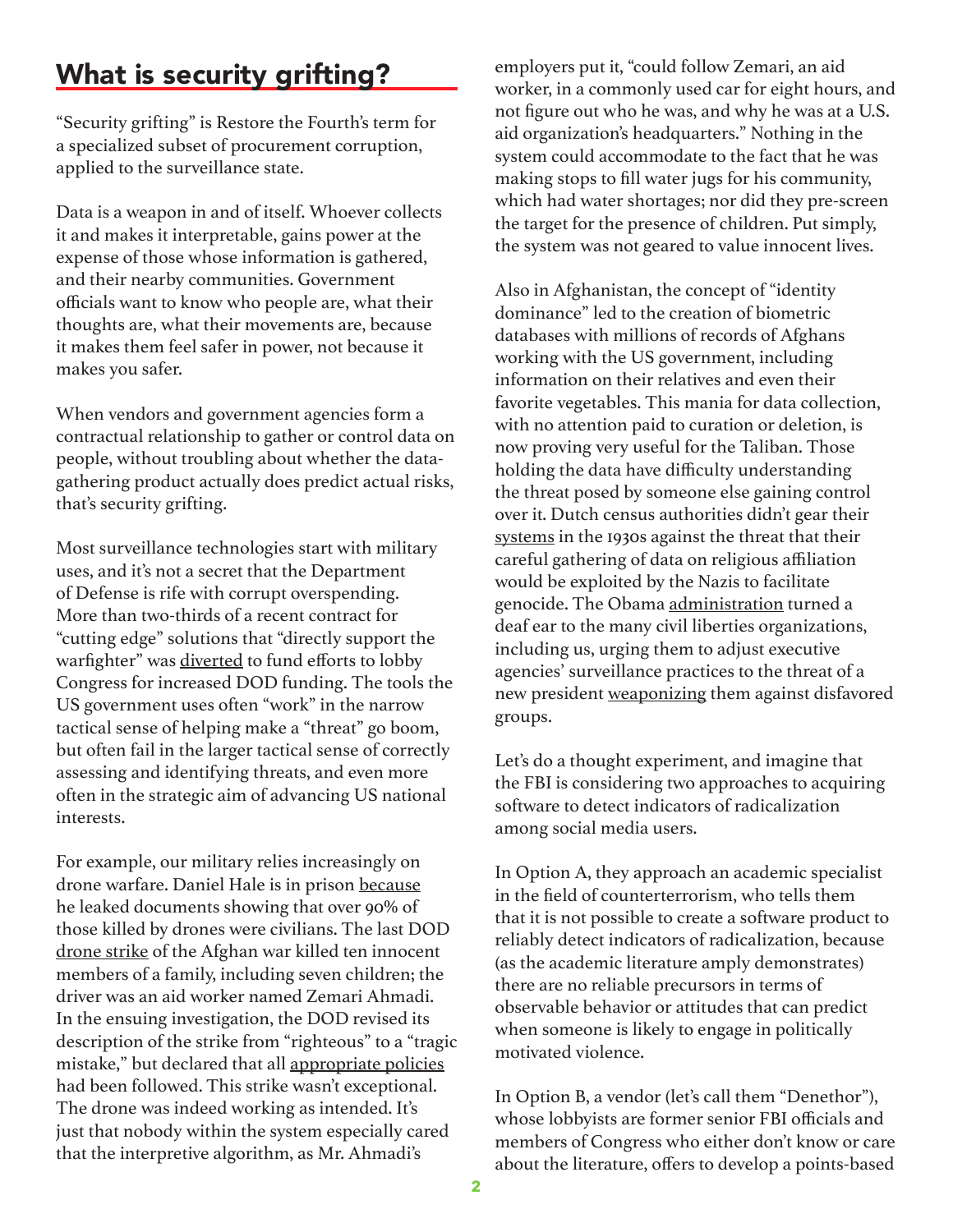system for the FBI ("ThreatDTect") that will rate individuals' level of radicalization threat. It doesn't matter, for the purpose of this example, whether ThreatDTect is a facial recognition / emotion detection / micro-expressions product, a social media surveillance product, a predictive policing product based on indicia of gang association, or any of the thousand other grifts in this space.

FBI agents aren't academics. But the "security grifting" problem goes deeper than just a disregard for academic research. It's a grift because neither the vendor nor the purchaser cares primarily about whether the software operates in line with its publicly stated aims. In this example, the FBI cares primarily about gaining counterterrorism convictions (which is subtly different from preventing politically motivated violence). A successful outcome, in terms of the FBI's incentives, is a prosecution that nets lengthy sentences, justifying both the FBI's past investments in counter-terrorism and future increases in their budget.

Considered in terms of the FBI's institutional aims, then, "ThreatDTect" will help create more successful outcomes than Option A, which could in fact undermine them. So why not show Dr. Egghead the door, kick a few tens of millions of dollars Denethor's way, and see if they deliver the goods?

On Denethor's side, it's much the same. Their incentive is to create a contract that they can renew according to the procurement schedule - ThreatDTect 2.0, 3.0, 8.0 – with just enough reasonably cheap refinements to justify the new number.

Politicians who nominally oversee the FBI also have the same incentives. Questioning a contract like this only has political costs, in terms of attack ads about being soft on terrorism. So they, too, have no incentive to care about whether it actually works.

The result is that nobody within the system cares too much whether ThreatDTect, for example, treats too many individuals as suspects without probable cause, and whether propagating ThreatDTect scores needlessly wrecks the lives of poor and vulnerable

people who haven't actually done anything illegal. A high ThreatDTect score could be used in deportation proceedings, plea bargain negotiations, sentencing hearings, firearms license decisions and custody disputes, giving the government a greater whip hand in negotiations. Everybody, except the citizen (or other target of their enforcement), wins.

The same dynamic operates on the local level, with surveillance technology companies like [ShotSpotter](https://papers.ssrn.com/sol3/papers.cfm?abstract_id=2924620) (see our forthcoming ShotSpotter brief) and the police. Police departments are often ill-equipped to evaluate what surveillance technology companies really do, and what would be appropriate limits for a given technology, in terms of data retention and access. Surveillance technology companies know this, and promise that their "black boxes" will be effective, without undertaking to comply with any formal process for demonstrating their effectiveness. They then bind police departments to NDAs, to protect their "trade secrets", and sit back to enjoy regular (and preferably increasing) contracts over time. This is part of what makes municipal and county surveillance ordinances so necessary.

## Examples of security grifting

Let's go to some real-life examples from the last ten years:

In 2010, documents leaked by Anonymous and published by ProjectPM revealed the existence of a massive surveillance program targeting the Muslim world, referred to as "Romas/COIN" and then as "Odyssey." The contractors then working on the project included HB Gary, TASC, Akamai, Archimedes Global, Acclaim Technical Services, Mission Essential Personnel, Cipher, PointAbout, Google and Apple. The program was to be run out of the Department of Justice; Congress [refused to](https://www.csoonline.com/article/2229565/project-pm-leaks-dirt-on-romas-coin-classified-intelligence-mass-surveillance.html)  [investigate](https://www.csoonline.com/article/2229565/project-pm-leaks-dirt-on-romas-coin-classified-intelligence-mass-surveillance.html). It's not known whether Odyssey is still operating, what its budget is, who the contractors currently are, or whether it "works."

In 2014-2015, [reports](https://www.freedomworks.org/content/desert-snow-company-teaches-government-how-take-innocent-peoples-property) emerged of a company called DesertSnow, which trained local police in civil asset forfeiture strategies, and which provided networking software named "Black Asphalt" to